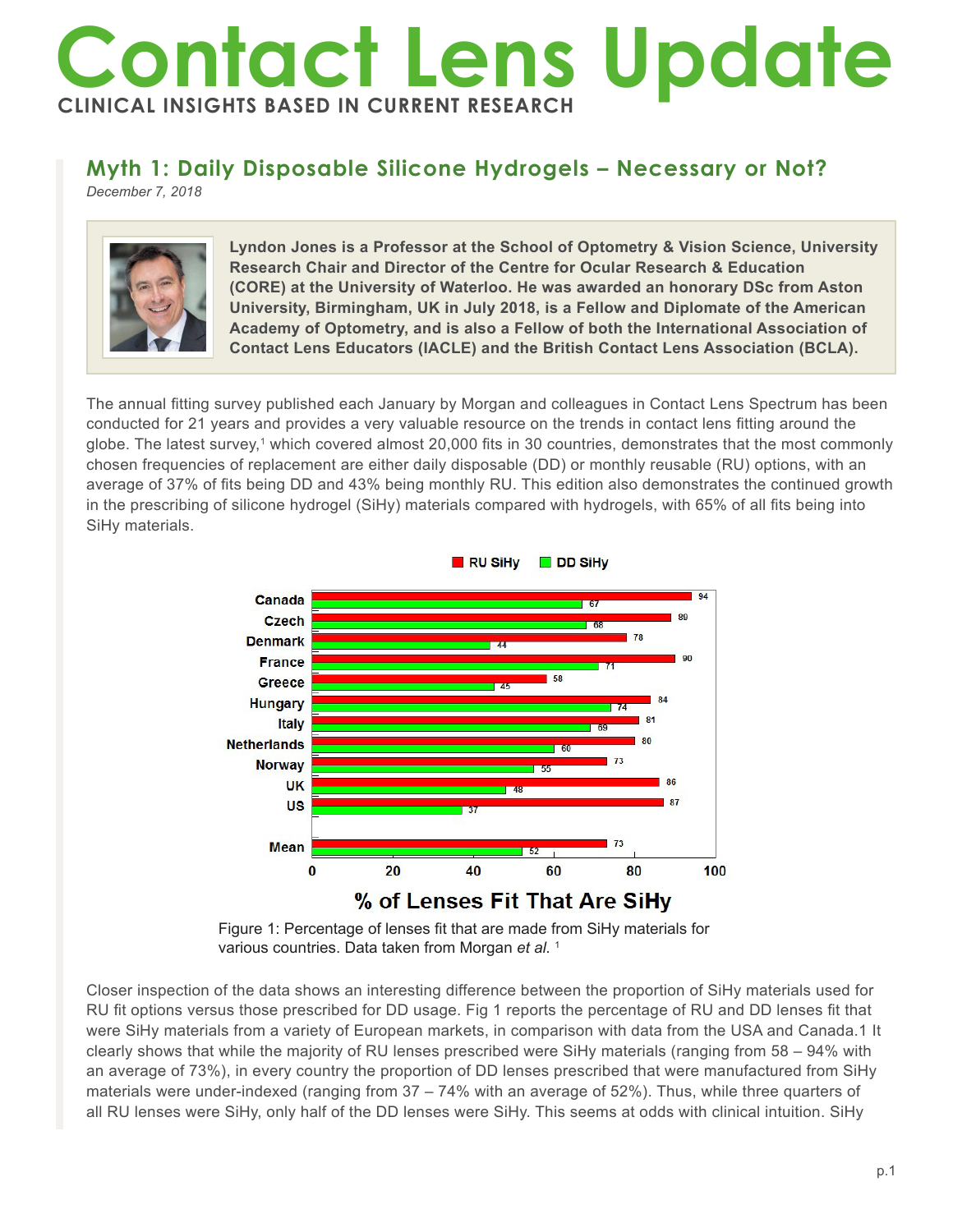materials have now been commercialised for 20 years and provide significant clinical benefits in terms of hypoxia, as evidenced by numerous publications and review papers.<sup>2-6</sup> Clearly practitioners feel that SiHy materials are necessary for their patients using their lenses on a RU basis, but they are not convinced they are needed for daily wear DD wearers. Why would practitioners seemingly opt to upgrade patients in terms of their frequency of replacement, but downgrade their material choice?

So, why are practitioners less likely to opt for a SiHy material for their DD wearers than for those using their lenses on a RU basis? Several potential reasons exist…

#### **1. DD wearers do not need the oxygen afforded by SiHy materials**

This concept is somewhat puzzling. If a patient needs the oxygen provided by a SiHy when they replace their lenses every month, why would that be different for those replaced every day? Indeed, the extra comfort often provided by a DD lens means that many DD wearers will get longer comfortable wearing times with their DD lenses than they achieved with their RU lenses, particularly at the end of the replacement period, $7, 8$  thus providing less time each day in which their eyes are not wearing a lens.

A retrospective analysis of wearers of DD hydrogel and SiHy lenses demonstrated a statistically significant increase in limbal redness in those wearing the hydrogel lenses.<sup>9</sup> Previous studies have shown the association between oxygen transport and limbal redness, with subtle levels of hypoxia being indicated by an increase in limbal hyperemia and the wearing of SiHy materials resulting in a reduction in limbal redness.<sup>10-15</sup> Fig 2 (taken from a previous paper by Jones & Woods)16 demonstrates the subtle limbal hyperemia that can occur after just eight hours when a DD hydrogel lens is worn compared with a DD SiHy. This visible difference demonstrates the relevance of DD SiHys for part-time as well as full-time wearers. Of course, the oxygen requirements of wearers differ <sup>17, 18</sup> and not every wearer of a DD hydrogel will show such a difference, but there are certainly some patients who would benefit from the oxygen transport afforded by a DD SiHy lens.





Figure 2: Same patient wearing a hydrogel DD lens in the right eye (top) and a SiHy DD lens in the left eye (bottom) for an eighthour period, with a noticeable difference in limbal hyperaemia. (Images courtesy of Dr Shehzad Naroo). Taken from Jones & Woods.<sup>16</sup>

### **2. DD SiHy materials are not as comfortable as DD hydrogel materials**

This concept likely dates back to the early, first generation SiHy materials. These materials had a high modulus due to their relatively high siloxane content which was incorporated to provide the very high oxygen transport required for 30 day continuous wear.<sup>19-24</sup> Initially, these materials were often available only in a single base curve and could induce reduced comfort, often due to poor fit, resulting in excessive edge stand-off.<sup>25-27</sup> These high modulus materials could also produce a variety of mechanical complications such as superior epithelial arcuate lesions (SEALS), corneal erosions, mechanical papillary conjunctivitis and mucin balls.28-30

Modern SiHys have lower moduli than the first generation materials,  $23, 24, 31$  are often designed with aspheric back surfaces, have improved edge design and are far closer in comfort to hydrogel lenses.32-35 Three extensive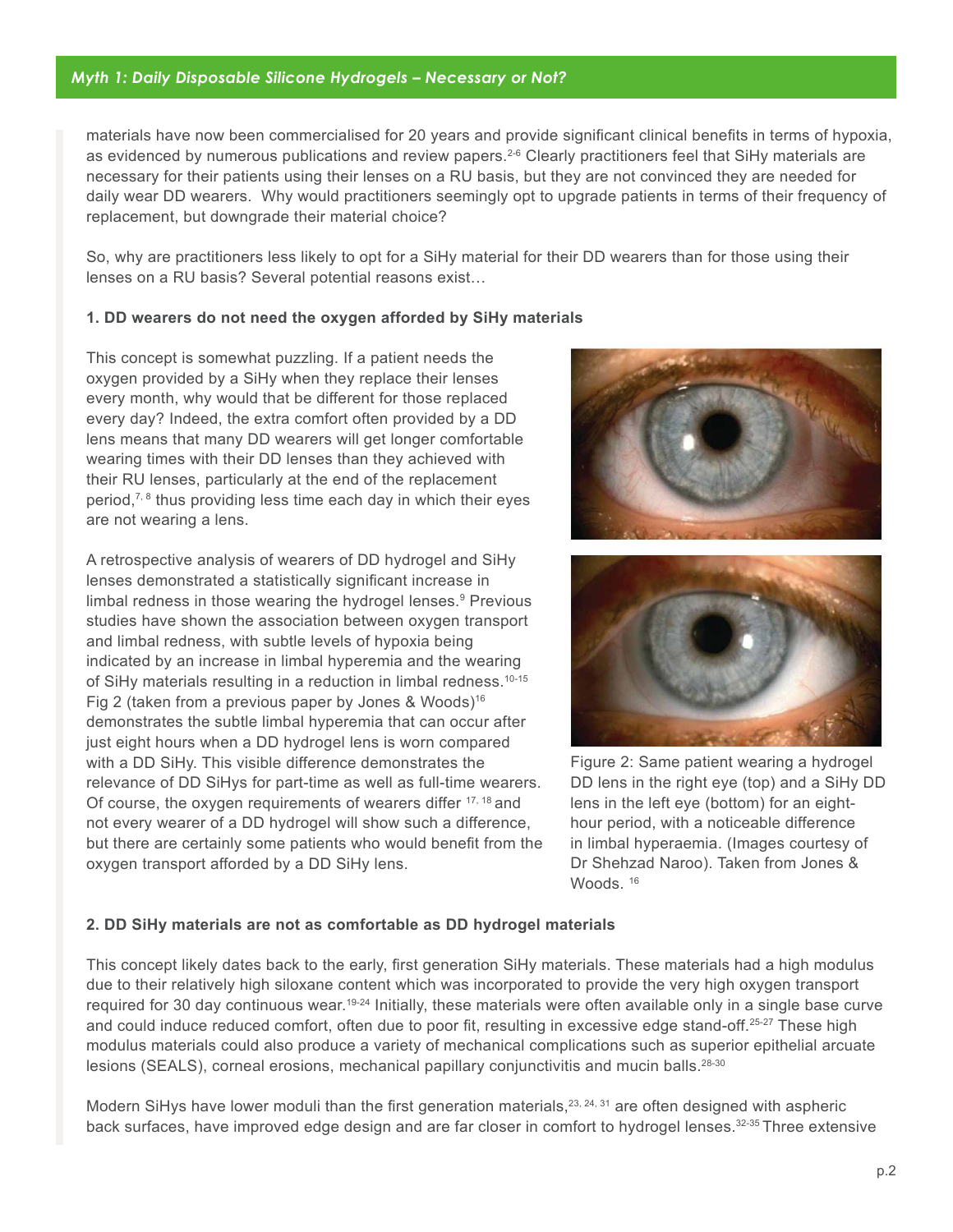reviews showed no overall comfort preferences for hydrogels versus SiHy materials<sup>36-38</sup> and a recent comparison of DD hydrogel and DD SiHy lenses showed no comfort differences between these two material classes.<sup>9</sup>

#### **3. Patients are allergic to silicone and I prefer to use hydrogel materials**

It is biologically impossible to be allergic to the siloxane monomers that are within SiHy materials.<sup>39, 40</sup> This myth likely arose from the fact that practitioners believed they were seeing an eye which exhibited an allergic reaction to silicone, and it is understandable that some of the complications seen were thought to mimic allergic responses. Possible responses with SiHy materials that mimic allergy include:

- Mechanical complications such as papillary conjunctivitis, which can occur with SiHy materials.<sup>29, 30, 41-44</sup>
- Inflammatory reactions, such as corneal infiltrative events (CIEs) and contact lens-related acute red eye (CLARE) occur with SiHys. In fact, daily wear of RU SiHy CLs has an almost two-fold increase in the relative risk of infiltrative keratitis (IK).45-48 A number of explanations have been postulated for this increase, including poorer wettability, different deposition patterns between hydrogel and SiHy materials, higher modulus, and varying interaction with both care systems<sup>49-58</sup> and CL cases.<sup>59-62</sup>

As pointed out in a recent review,<sup>31</sup> modern DD SiHy lenses are designed to overcome many of these complications and hopefully will lay to rest the myth of "silicone allergy".

#### **4. DD SiHy materials are simply too expensive**

When DD SiHy materials were first introduced they were certainly introduced at a premium price, and in most cases the cost per wear of DD SiHy lenses is indeed higher than that of both DD hydrogels and RU SiHy CLs. However, many wearers do not use their lenses every day and the increased cost per month for part-time wearers may well be acceptable to patients, especially if they find a DD SiHy to be a comfortable option and the potential health benefits long-term are explained to them. In addition, some companies are now offering lower cost "entrylevel" DD SiHy materials that are fairly close in cost to a DD hydrogel lens, and the cost of DD SiHy will likely continue to reduce as more options become available.

Rather than judging how much a patient will pay for a premium lens option, it would seem reasonable to offer patients an opportunity to try a DD SiHy lens and make the decision about what they find acceptable once they have tried them for a week or so. Practitioners should not judge the size of their patients' wallet!

#### **5. Wettability is better with DD hydrogel lenses**

SiHy materials tend to exhibit higher contact angles during in vitro assessments than hydrogel materials,**19, 63-67** implying they are inferior in terms of wettability. However, the in-eye performance of SiHy materials demonstrates wettability very similar to that typically observed with hydrogel materials**33, 67-70** and an extensive review demonstrated that tear film break-up time over these materials was very similar.**<sup>67</sup>**

Occasionally, a patient appears unable to obtain good comfort and wetting with a SiHy material. Fig 3 is of a female with no apparent lid or tear film abnormalities who rapidly deposited her DD SiHy lens. Despite trying 3 different SiHy DD materials, after 3-4 hours the lens was heavily deposited with tear film debris. Refitting with a hydrogel solved the problem and the patient now wears these lenses all day with good comfort. The image shows that she had fairly heavy cosmetic use, but even with this being avoided the lens wettability issue was still present. The reason for this remains unknown, but such instances are very rare.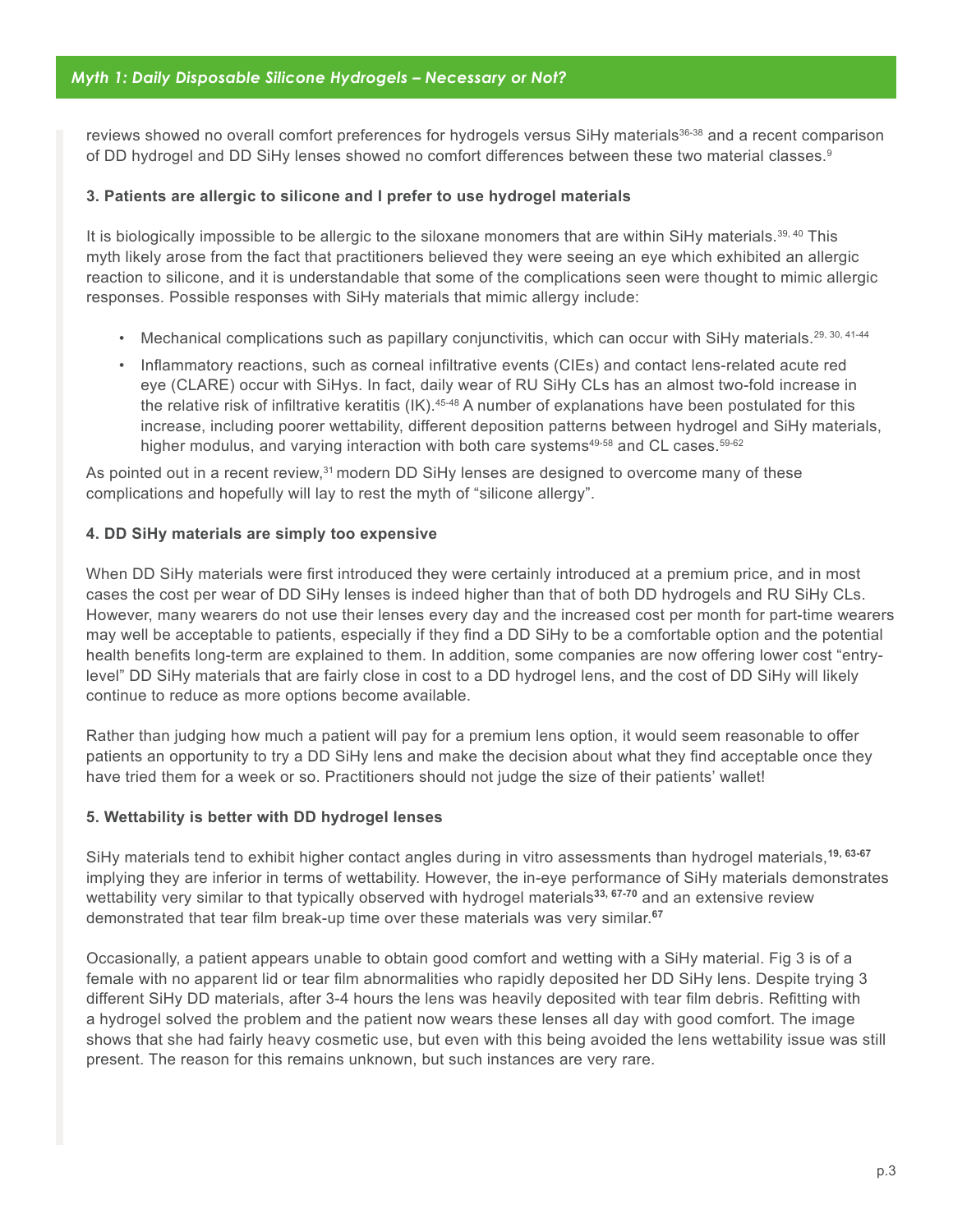

Figure 3: Poor wetting SiHy DD in a female patient. The lens has been worn for only 3 hours and shows marked deposition and poor wettability.

#### **6. SiHy DD are not available in as many parameters as I would like**

To some extent this is true, and there is certainly greater parameter availability in DD hydrogel lenses than DD SiHy lenses. However, more and more companies are now offering expanded parameter availability in SiHy DD lenses, the spherical prescription range is fairly extensive (+8.00D to -12.00D) and several companies now have DD SiHy multifocals and torics available. These options will continue to grow, and the majority of patients can already be fit with SiHy DD lenses.

In conclusion, a review of the literature suggests that practitioner's reluctance to utilise SiHy materials for their DD wearers is generally unwarranted and that many wearers would benefit from being given the opportunity to try DD SiHy and to decide if the (potentially) extra cost is worth it for them.

#### **REFERENCES**

- 1. Morgan PB, Woods C, Tranoudis I, Helland M, Efron N, Jones L, Merchan N, Teufl M, van Beusekom M, Grupcheva CN, Jones D, Beeler-Kaupke M, Krasnanska J, Pult H, Ravn O, Santodomingo J, Tast P, Malet F, Plakitsi A, Vegh M, Erdinest N, Jafari A, Montani G, Itoi M, Bendoriene J, Ziziuchin V, van der Worp E, Lam W, Ystenas A, Romualdez-Oo J, Abesamis-Dichoso C, Gonzalez-Meijome JM, Sim D, Silih M, Hsiao J, Nichols J. International contact lens prescribing in 2017. *Contact Lens Spectrum* 2018;33:28 – 33.
- 2. Sweeney DF. Clinical signs of hypoxia with high-Dk soft lens extended wear: is the cornea convinced? *Eye Contact Lens* 2003;29:S22-5.
- 3. Stapleton F, Stretton S, Papas E, Skotnitsky C, Sweeney DF. Silicone hydrogel contact lenses and the ocular surface. *Ocul Surf*  2006;4:24-43.
- 4. Sankaridurg P, Lazon de la Jara P, Holden B. The future of silicone hydrogels. *Eye Contact Lens* 2013;39:125-9.
- 5. Sweeney DF. Have silicone hydrogel lenses eliminated hypoxia? *Eye Contact Lens* 2013;39:53-60.
- 6. Sweeney D, du Toit R, Keay L, Jalbert I, Sankaridurg P, Stern J, Skotnitsky C, Stephensen A, Covey M, Holden B, Rao G. Clinical performance of silicone hydrogel lenses. In: Sweeney D, editor. *Silicone hydrogels: Continuous wear contact lenses*. 2nd ed. Oxford: Butterworth-Heinemann, 2004: 164 – 216.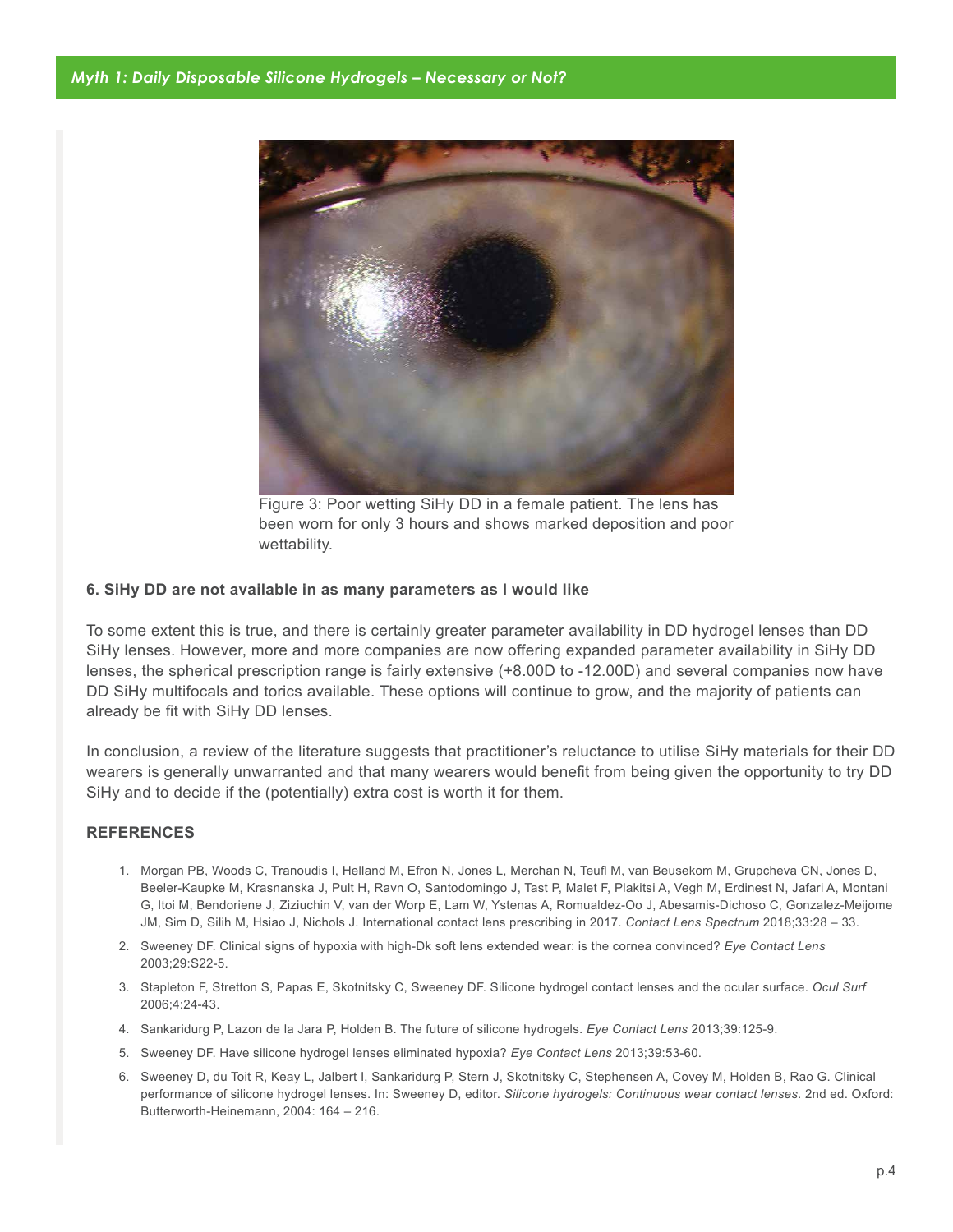- 7. Dumbleton K, Woods C, Jones L, Richter D, Fonn D. Comfort and vision with silicone hydrogel lenses: effect of compliance. *Optom Vis Sci* 2010;87:421-5.
- 8. Frangie J, Schiller S, Hill L. Understanding lens performance from wearers of monthly replacement contact lenses. *Optometry Today* 2008;48:39 – 42.
- 9. Diec J, Tilia D, Thomas V. Comparison of Silicone Hydrogel and Hydrogel Daily Disposable Contact Lenses. *Eye Contact Lens*  2018;44 Suppl 1:S167-S72.
- 10. Papas EB, Vajdic CM, Austen R, Holden BA. High-oxygen-transmissibility soft contact lenses do not induce limbal hyperaemia. *Curr Eye Res* 1997;16:942-8.
- 11. Papas E. On the relationship between soft contact lens oxygen transmissibility and induced limbal hyperaemia. *Exp Eye Res* 1998;67:125-31.
- 12. Papas EB. The role of hypoxia in the limbal vascular response to soft contact lens wear. *Eye Contact Lens* 2003;29:S72-4; discussion S83-4, S192-4.
- 13. Dumbleton K, Keir N, Moezzi A, Feng Y, Jones L, Fonn D. Objective and subjective responses in patients refitted to daily-wear silicone hydrogel contact lenses. *Optom Vis Sci* 2006;83:758-68.
- 14. Maldonado-Codina C, Morgan PB, Schnider CM, Efron N. Short-term physiologic response in neophyte subjects fitted with hydrogel and silicone hydrogel contact lenses. *Optom Vis Sci* 2004;81:911-21.
- 15. Chalmers RL, Dillehay S, Long B, Barr JT, Bergenske P, Donshik P, Secor G, Yoakum J. Impact of previous extended and daily wear schedules on signs and symptoms with high Dk lotrafilcon A lenses. *Optom Vis Sci* 2005;82:549-54.
- 16. Jones L, Woods C. An eye on the world's first silicone hydrogel daily disposable contact lens. *Optician* 2008;236:33 4.
- 17. Holden BA, Sweeney DF, Sanderson G. The minimum precorneal oxygen tension to avoid corneal edema. *Invest Ophthalmol Vis Sci*  1984;25:476-80.
- 18. Morgan PB, Brennan NA, Maldonado-Codina C, Quhill W, Rashid K, Efron N. Central and peripheral oxygen transmissibility thresholds to avoid corneal swelling during open eye soft contact lens wear. *J Biomed Mater Res B Appl Biomater* 2010;92:361-5.
- 19. Jones L, Subbaraman LN, Rogers R, Dumbleton K. Surface treatment, wetting and modulus of silicone hydrogels. *Optician* 2006;232:28 – 34.
- 20. Kim E, Saha M, Ehrmann K. Mechanical Properties of Contact Lens Materials. *Eye Contact Lens* 2018;44 Suppl 2:S148-S56.
- 21. Tighe B. Soft lens materials. In: Efron N, editor. *Contact Lens Practice.* 1st ed. Oxford: Butterworth-Heinemann, 2002: 71 84.
- 22. Tighe B. Silicone hydrogels: Structure, properties and behaviour. In: Sweeney D, editor. *Silicone Hydrogels: Continuous Wear Contact Lenses*. 2nd ed. Oxford: Butterworth-Heinemann, 2004: 1 – 27.
- 23. Tighe BJ. A decade of silicone hydrogel development: surface properties, mechanical properties, and ocular compatibility. *Eye Contact Lens* 2013;39:4-12.
- 24. Bhamra TS, Tighe BJ. Mechanical properties of contact lenses: The contribution of measurement techniques and clinical feedback to 50 years of materials development. *Cont Lens Anterior Eye* 2017;40:70-81.
- 25. Dumbleton KA, Chalmers RL, McNally J, Bayer S, Fonn D. Effect of lens base curve on subjective comfort and assessment of fit with silicone hydrogel continuous wear contact lenses. *Optom Vis Sci* 2002;79:633-7.
- 26. Jones L, Dumbleton K. Soft lens extended wear and complications. In: Hom MM, Bruce A, ed. *Manual of Contact Lens Prescribing and Fitting*. 2nd ed. Oxford: Butterworth-Heinemann, 2006: 393 – 441.
- 27. Dumbleton K, Jones L. Extended and Continuous Wear. In: Bennett E, Henry V, ed. *Clinical Manual of Contact Lenses*. 2nd Edition ed: Williams and Wilkins, 2008: 410 – 43.
- 28. Dumbleton K. Adverse events with silicone hydrogel continuous wear. *Cont Lens Anterior Eye* 2002;25:137-46.
- 29. Dumbleton K. Noninflammatory silicone hydrogel contact lens complications. *Eye Contact Lens* 2003;29:S186-9; discussion S90-1, S92-4.
- 30. Lin MC, Yeh TN. Mechanical complications induced by silicone hydrogel contact lenses. *Eye Contact Lens* 2013;39:115-24.
- 31. Jones L, Walsh K. The evolution of silicone hydrogel daily disposables: Two decades of material and design innovation. *Optician* 2018;252:25-32.
- 32. Varikooty J, Keir N, Richter D, Jones LW, Woods C, Fonn D. Comfort response of three silicone hydrogel daily disposable contact lenses. *Optom Vis Sci* 2013;90:945-53.
- 33. Cheung SW, Cho P, Chan B, Choy C, Ng V. A comparative study of biweekly disposable contact lenses: silicone hydrogel versus hydrogel. *Clin Exp Optom* 2007;90:124-31.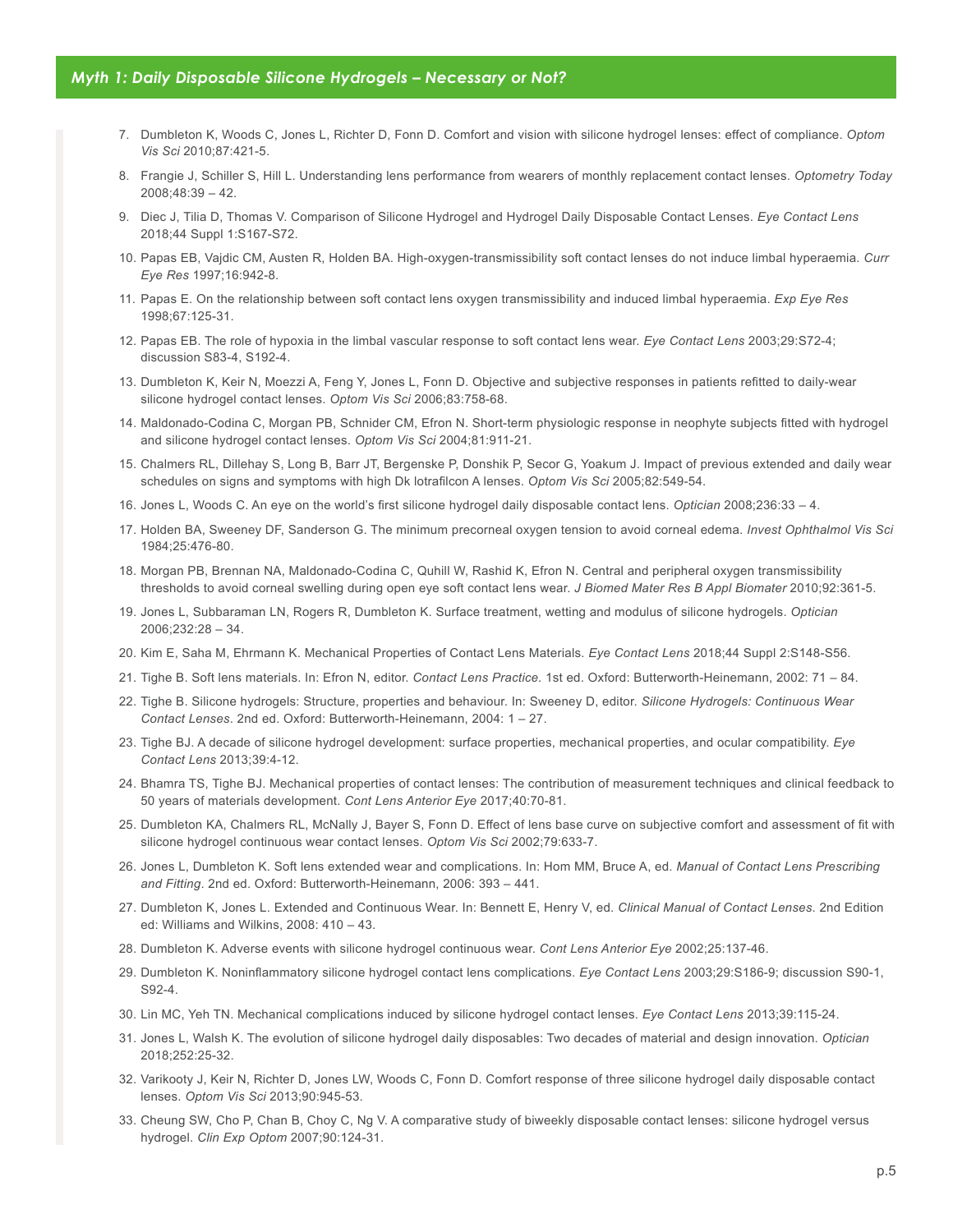- 34. Fonn D, Dumbleton K. Dryness and discomfort with silicone hydrogel contact lenses. *Eye Contact Lens* 2003;29:S101-4; discussion S15-8, S92-4.
- 35. Morgan PB, Chamberlain P, Moody K, Maldonado-Codina C. Ocular physiology and comfort in neophyte subjects fitted with daily disposable silicone hydrogel contact lenses. *Cont Lens Anterior Eye* 2012.
- 36. Jones L, Brennan NA, Gonzalez-Meijome J, Lally J, Maldonado-Codina C, Schmidt TA, Subbaraman L, Young G, Nichols JJ, members of the TIWoCLD. The TFOS International Workshop on Contact Lens Discomfort: report of the contact lens materials, design, and care subcommittee. *Invest Ophthalmol Vis Sci* 2013;54:TFOS37-70.
- 37. Guillon M. Are silicone hydrogel contact lenses more comfortable than hydrogel contact lenses? *Eye Contact Lens* 2013;39:86-92.
- 38. Stapleton F, Tan J. Impact of Contact Lens Material, Design, and Fitting on Discomfort. *Eye Contact Lens* 2017;43:32-9.
- 39. Hall BJ, Jones LW, Dixon B. Silicone allergies and the eye: fact or fiction? *Eye Contact Lens* 2014;40:51-7.
- 40. Jones L. Doc, I think I'm allergic to these new lenses. *Contact Lens Spectrum* 2018;33:44-51.
- 41. Skotnitsky C, Sankaridurg PR, Sweeney DF, Holden BA. General and local contact lens induced papillary conjunctivitis (CLPC). *Clin Exp Optom* 2002;85:193-7.
- 42. Skotnitsky CC, Naduvilath TJ, Sweeney DF, Sankaridurg PR. Two presentations of contact lens-induced papillary conjunctivitis (CLPC) in hydrogel lens wear: local and general. *Optom Vis Sci* 2006;83:27-36.
- 43. Santodomingo-Rubido J, Wolffsohn JS, Gilmartin B. Adverse events and discontinuations during 18 months of silicone hydrogel contact lens wear. *Eye Contact Lens* 2007;33:288-92.
- 44. Sorbara L, Jones L, Williams-Lyn D. Contact lens induced papillary conjunctivitis with silicone hydrogel lenses. *Cont Lens Anterior Eye* 2009;32:93-6.
- 45. Chalmers RL, Keay L, McNally J, Kern J. Multicenter case-control study of the role of lens materials and care products on the development of corneal infiltrates. *Optom Vis Sci* 2012;89:316-25.
- 46. Chalmers RL, Wagner H, Mitchell GL, Lam DY, Kinoshita BT, Jansen ME, Richdale K, Sorbara L, McMahon TT. Age and other risk factors for corneal infiltrative and inflammatory events in young soft contact lens wearers from the Contact Lens Assessment in Youth (CLAY) study. *Invest Ophthalmol Vis Sci* 2011;52:6690-6.
- 47. Szczotka-Flynn L, Diaz M. Risk of corneal inflammatory events with silicone hydrogel and low dk hydrogel extended contact lens wear: a meta-analysis. *Optom Vis Sci* 2007;84:247-56.
- 48. Radford CF, Minassian D, Dart JK, Stapleton F, Verma S. Risk factors for nonulcerative contact lens complications in an ophthalmic accident and emergency department: a case-control study. *Ophthalmology* 2009;116:385-92.
- 49. Jones L, MacDougall N, Sorbara LG. Asymptomatic corneal staining associated with the use of balafilcon silicone-hydrogel contact lenses disinfected with a polyaminopropyl biguanide-preserved care regimen. *Optom Vis Sci* 2002;79:753-61.
- 50. Andrasko G, Ryen K. A series of evaluations of MPS and silicone hydrogel lens combinations. *Rev Cornea and Contact Lenses* 2007;143:36-42.
- 51. Carnt N, Jalbert I, Stretton S, Naduvilath T, Papas E. Solution toxicity in soft contact lens daily wear is associated with corneal inflammation. *Optom Vis Sci* 2007;84:309-15.
- 52. Papas EB, Carnt N, Willcox MD, Holden BA. Complications associated with care product use during silicone daily wear of hydrogel contact lens. *Eye Contact Lens* 2007;33:392-3; discussion 9-400.
- 53. Andrasko G, Ryen K. Corneal staining and comfort observed with traditional and silicone hydrogel lenses and multipurpose solution combinations. *Optometry* 2008;79:444-54.
- 54. Carnt N, Evans V, Holden B, Naduvilath T, Tilia D, Papas E, Willcox M. IER matrix update: adding another silicone hydrogel. *Contact Lens Spectrum* 2008;23:28-35.
- 55. Carnt NA, Evans VE, Naduvilath TJ, Willcox MD, Papas EB, Frick KD, Holden BA. Contact lens-related adverse events and the silicone hydrogel lenses and daily wear care system used. *Arch Ophthalmol* 2009;127:1616-23.
- 56. Willcox MD, Phillips B, Ozkan J, Jalbert I, Meagher L, Gengenbach T, Holden B, Papas E. Interactions of lens care with silicone hydrogel lenses and effect on comfort. *Optom Vis Sci* 2010;87:839-46.
- 57. Woods J, Jones LW. Pilot Study to Determine the Effect of Lens and Eye Rinsing on Solution-Induced Corneal Staining (SICS). *Optom Vis Sci* 2016;93:1218-27.
- 58. Zhang X, Marchetti C, Lee J, Sun Y, Debanne S, Jiang Y, Kern J, Harrod M, Benetz BA, Pearlman E, Szczotka-Flynn L. The impact of lens care solutions on corneal epithelial changes during daily silicone hydrogel contact lens wear as measured by in vivo confocal microscopy. *Cont Lens Anterior Eye* 2017;40:33-41.